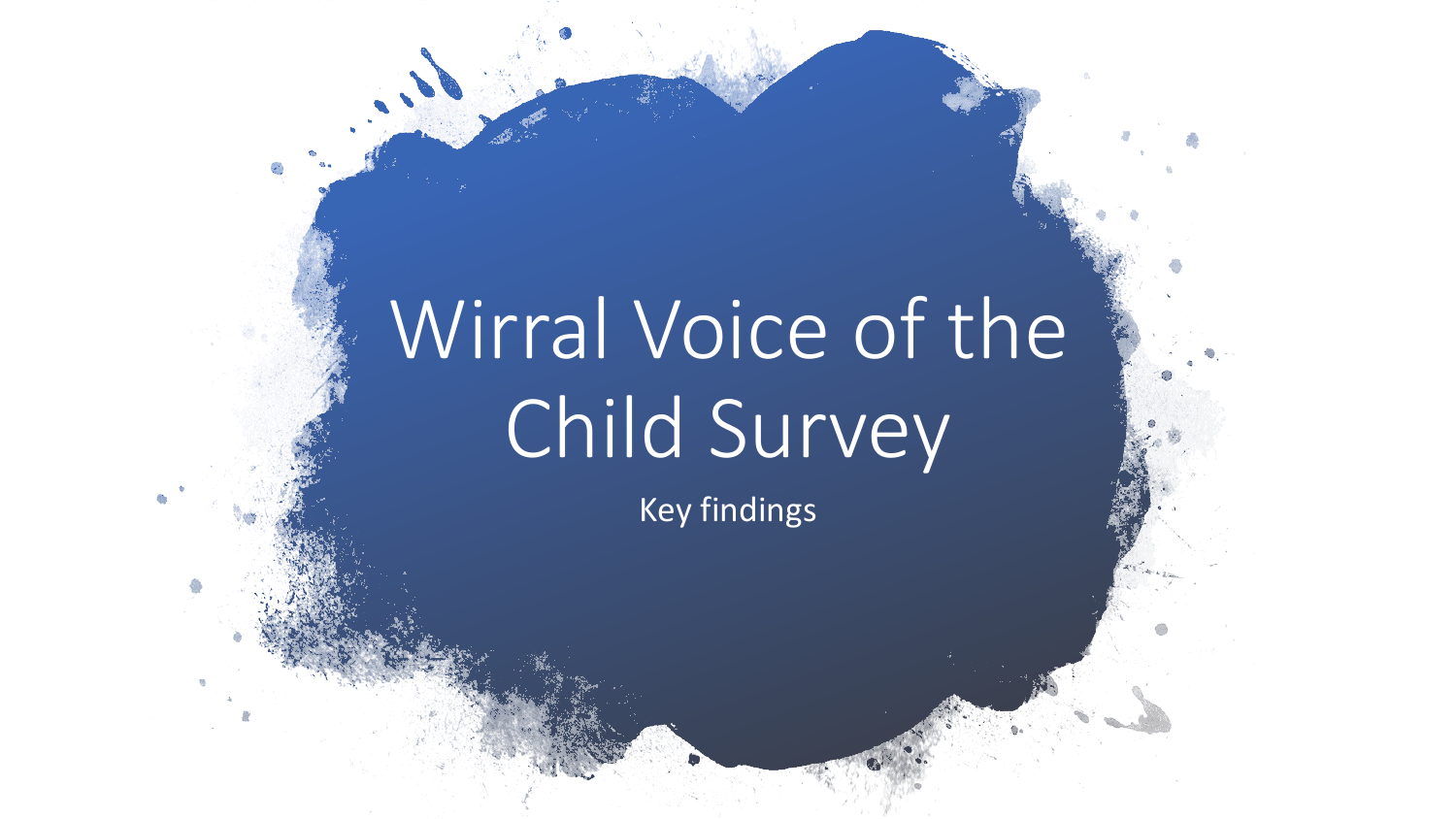## Methodology

111 CHILDREN & YOUNG PEOPLE WERE SURVEYED TO ESTABLISH WHAT THEIR LIVES WERE LIKE, WHAT THEY LIKED AND WOULD CHANGE ABOUT THEIR LIVES, AND THEIR WISHES FOR THE FUTURE.

CHILDREN WERE SURVEYED ACROSS SEVERAL COHORTS INCLUDING CHILDREN LOOKED AFTER, CHILDREN WITH S.E.N.D AND MINORITY GROUPS.

SURVEYS WERE DISTRIBUTED BOTH ON PAPER & ELECTRONICALLY TO SCHOOLS (EARLY YEARS TO SECONDARY), YOUTH ORGANISATIONS, FAITH GROUPS AND VIA HOUSING GROUPS.

RESPONSES ARE FREE TEXT AND IN THE CHILDREN'S OWN WORDS.

RESPONSES ARE ANONYMOUS AND HAVE NOT BEEN CATEGORIZED BY AGE, GENDER, COHORT ETC

RETURNED RESPONSES WERE COLLATED AND INDEXED BY KEYWORD TO IDENTIFY COMMON THEMES ACROSS ANSWERS.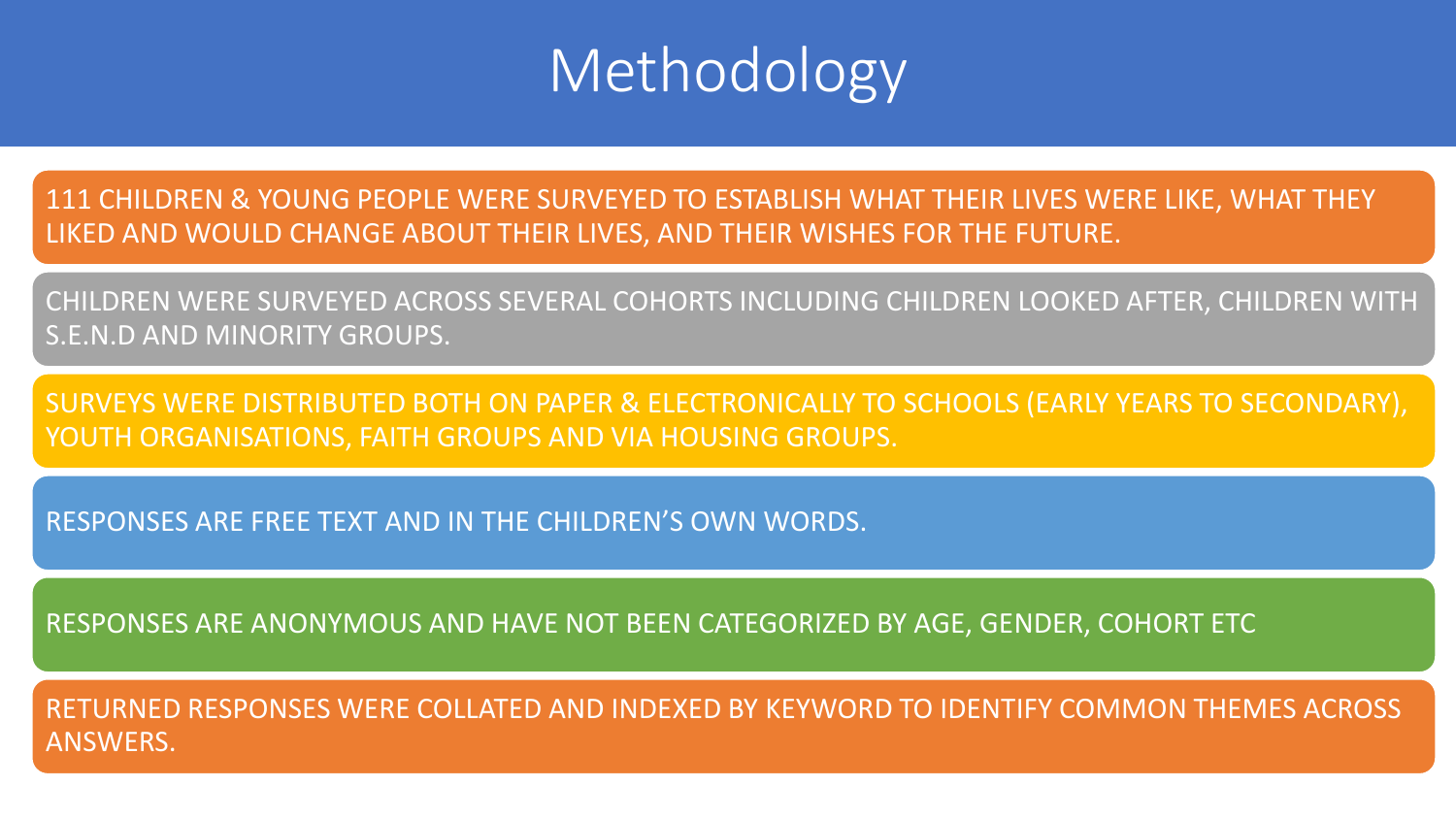# Survey Questions



Tell us what a normal Day is like for you?



Imagine you could make your day perfect. What would that look like?



Tell us what you like about your life.



Is there anything you would like to change about your life?



What are your wishes for the future?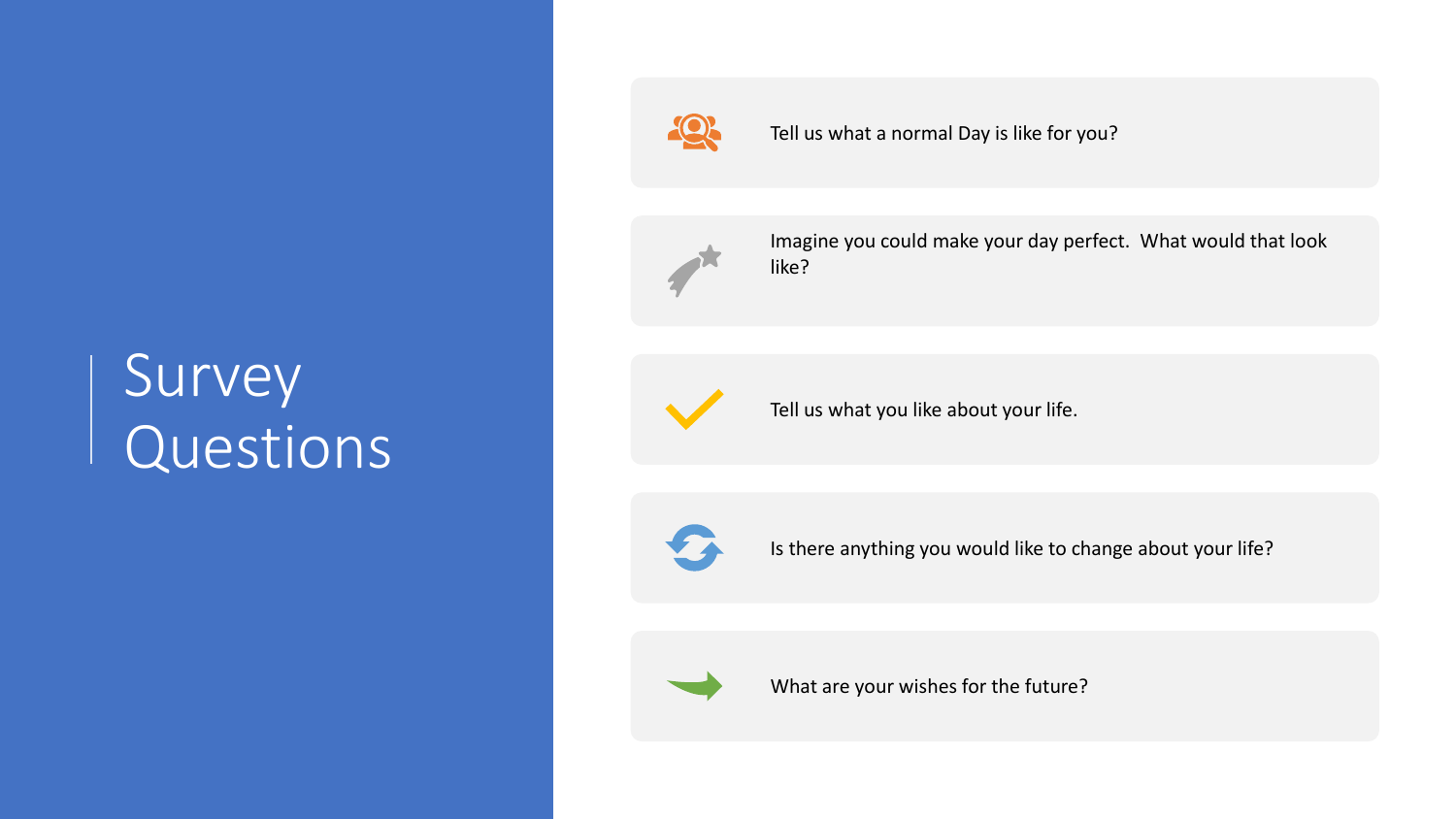## Common Themes identified



Friends feature heavily, mentioned in answers to all 5 questions, primarily as a positive force in their lives, and in some cases a wish to have more of.



Similarly Family is a common theme, and appears in answers mainly as a positive thing in a young person's life.



As expected, school is a prevalent theme. Some children identify school as positive area in their lives, other wish to reduce or remove the requirement.



Sports or hobbies are referred to as a positive in many responses. Activities are varied although football, gymnastics & dancing are common.



Screen time, often in the form of video games and streaming TV/films is another popular theme, appearing as a positive thing in respondent's lives.



A young person's surroundings are another topic that appears several times in answers. Quite often discussed in terms of desiring a change in surroundings, either temporarily or permanent.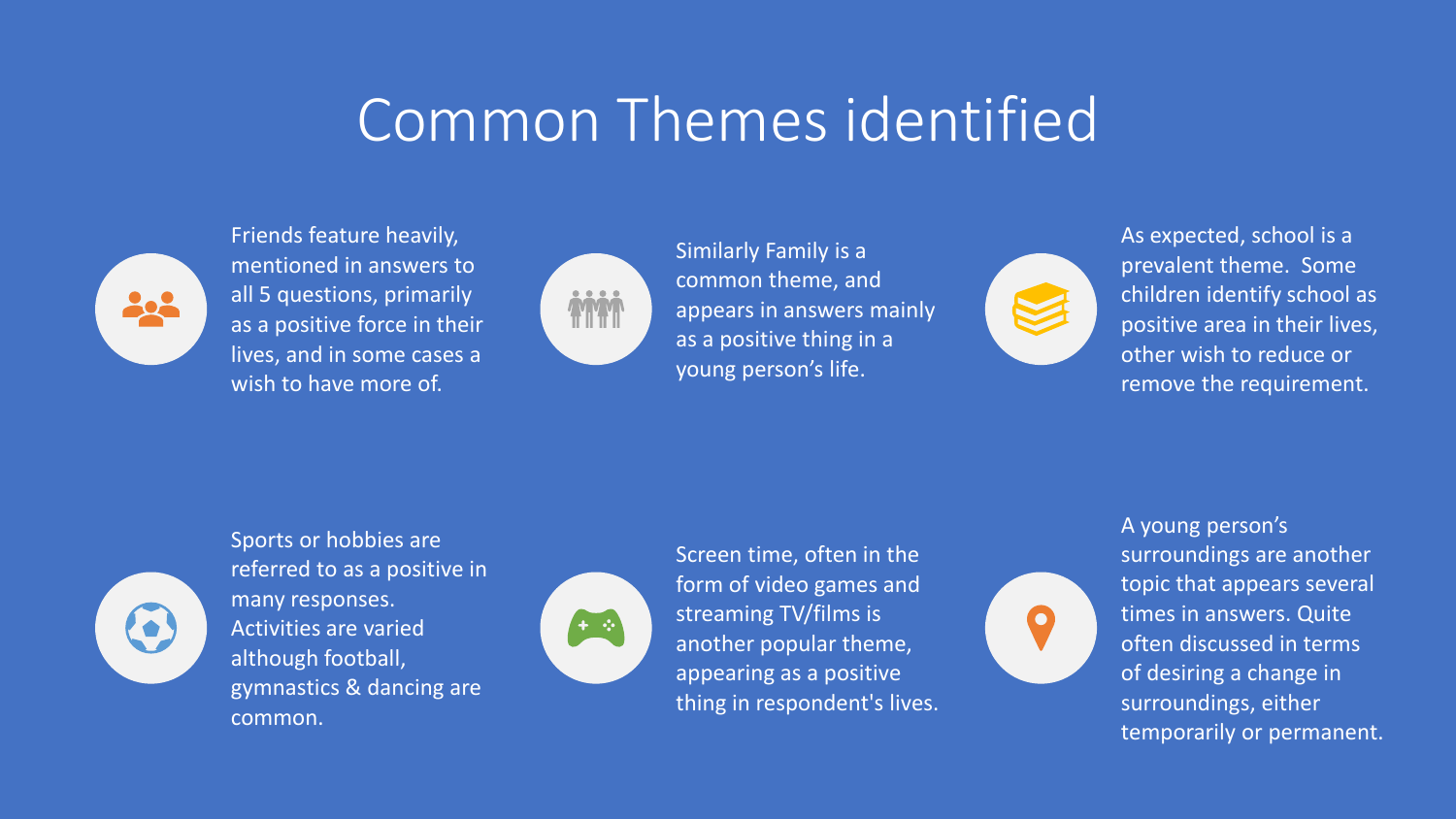## *What does a normal Day look like?*

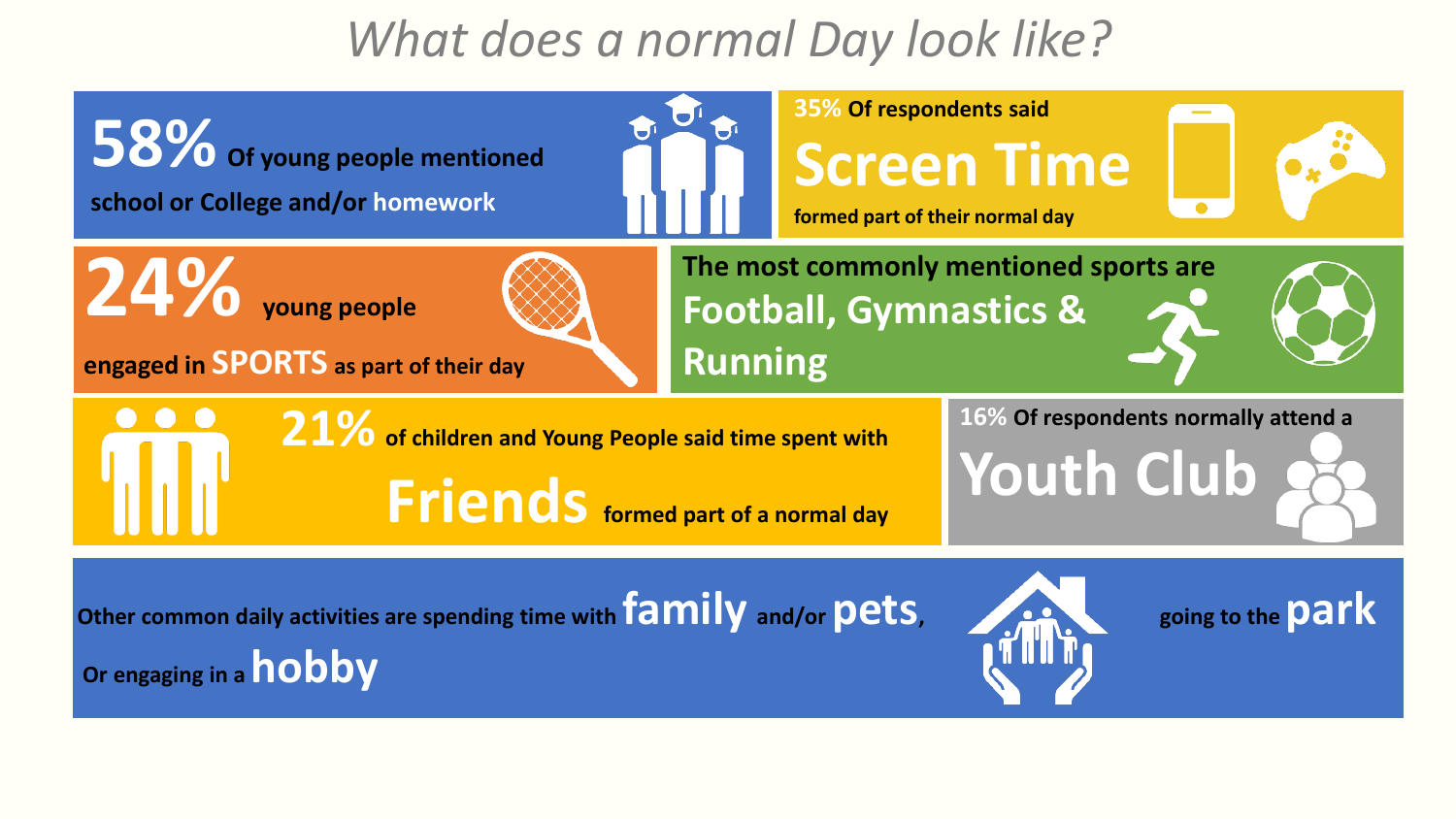#### *Imagine you could make your day perfect. What would that look like?*

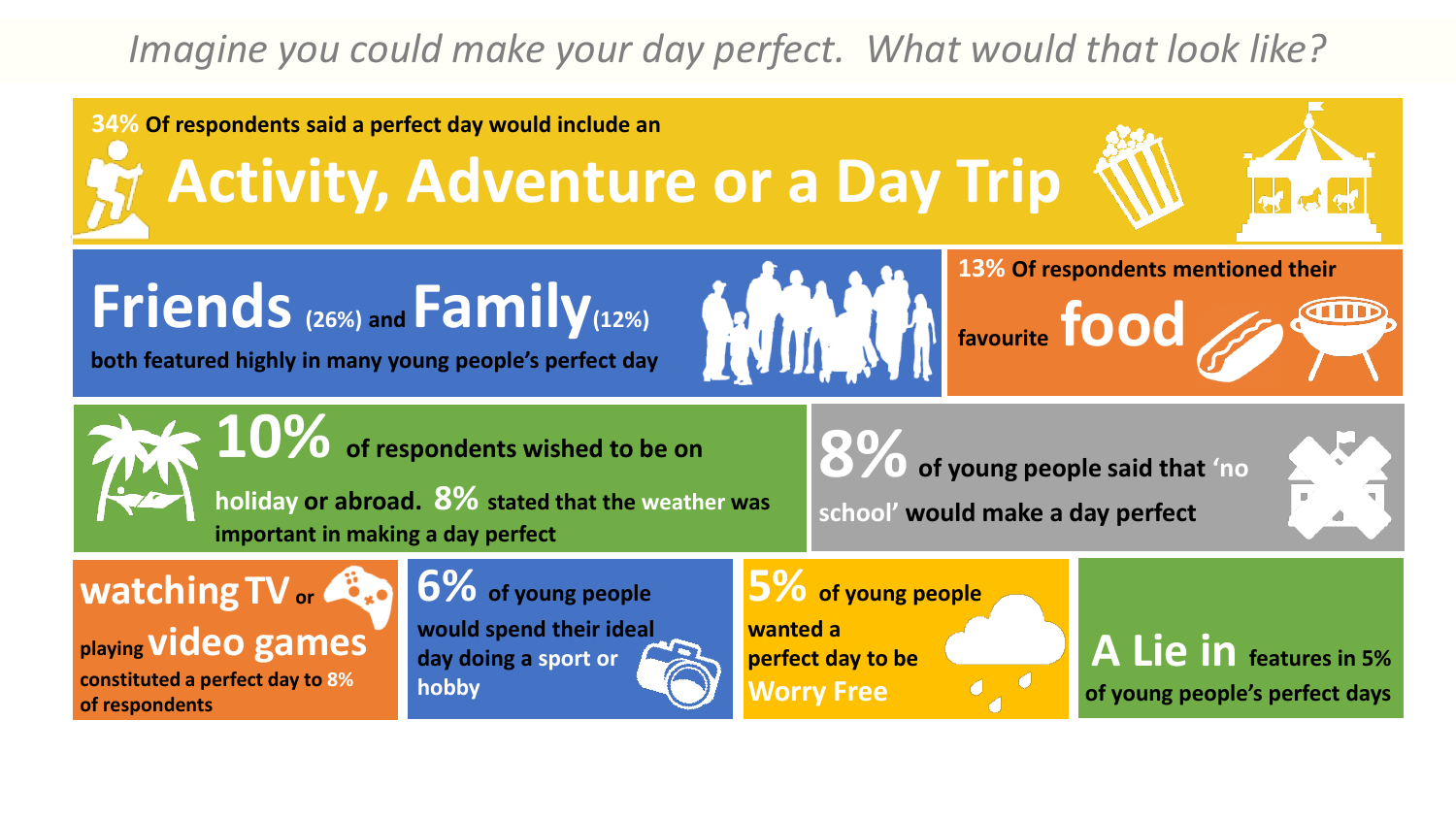*Tell us what you like about your life*

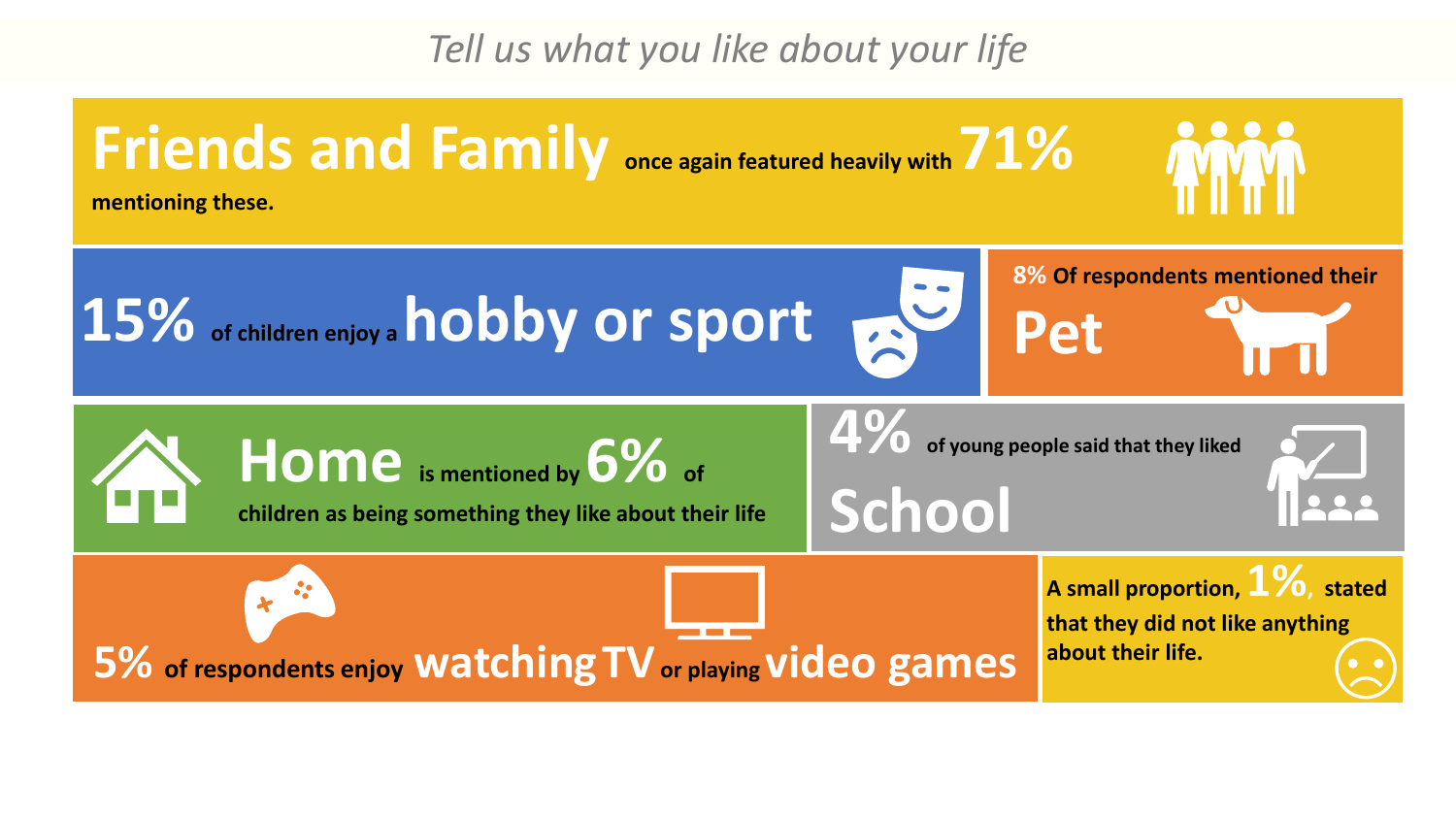#### *Is there anything you would change about your life?*